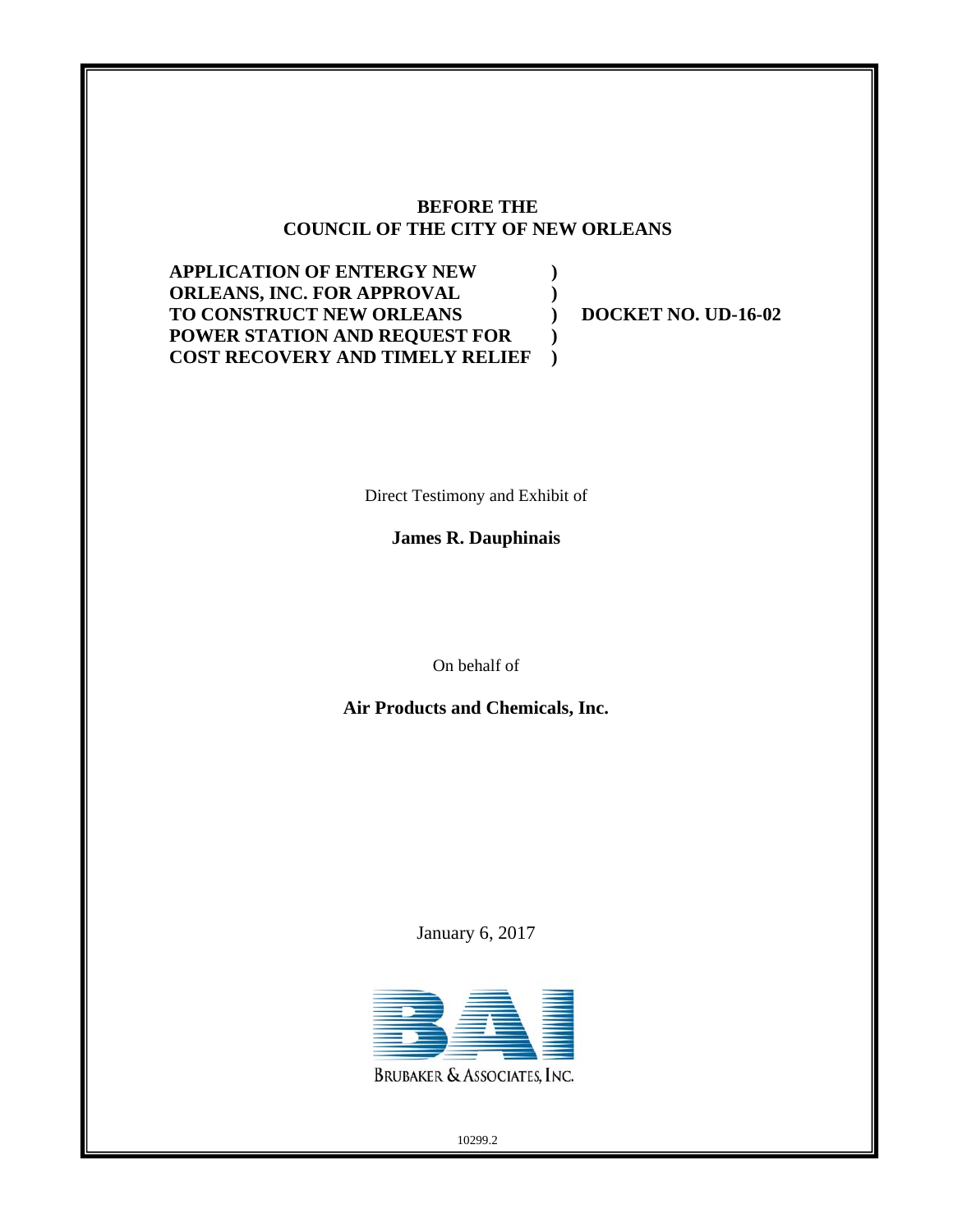#### BEFORE THE COUNCIL OF THE CITY OF NEW ORLEANS

APPLICATION OF ENTERGY NEW ORLEANS, INC. FOR APPROVAL (1) TO CONSTRUCT NEW ORLEANS ) DOCKET NO. UD-16-02 POWER STATION AND REQUEST FOR ) COST RECOVERY AND TIMELY RELIEF

**STATE OF MISSOURI** ) ss COUNTY OF ST. LOUIS )

#### Affidavit of James R. Dauphinais

James R. Dauphinais, being first duly sworn, on his oath states:

1. My name is James R. Dauphinais. I am a consultant with Brubaker & Associates, Inc., having its principal place of business at 16690 Swingley Ridge Road, Suite 140, Chesterfield, Missouri 63017. We have been retained by Air Products and Chemicals, Inc. in this proceeding on their behalf.

2. Attached hereto and made a part hereof for all purposes is my direct testimony and exhibit which were prepared in written form for introduction into evidence in the Council of the City of New Orleans Docket No. UD-16-02.

3. I hereby swear and affirm that the testimony and exhibit are true and correct and they show the matters and things that they purport to show.

Janes R. Paysho James R. Dauphinais

Subscribed and sworn to before me this  $5<sup>th</sup>$  day of January, 2017.

MARIA E. DECKER Notary Public- Notary Seal STATE OF MISSOURI St. Louis City Commission Expires: May 5, 2017 Commission  $#$  13706793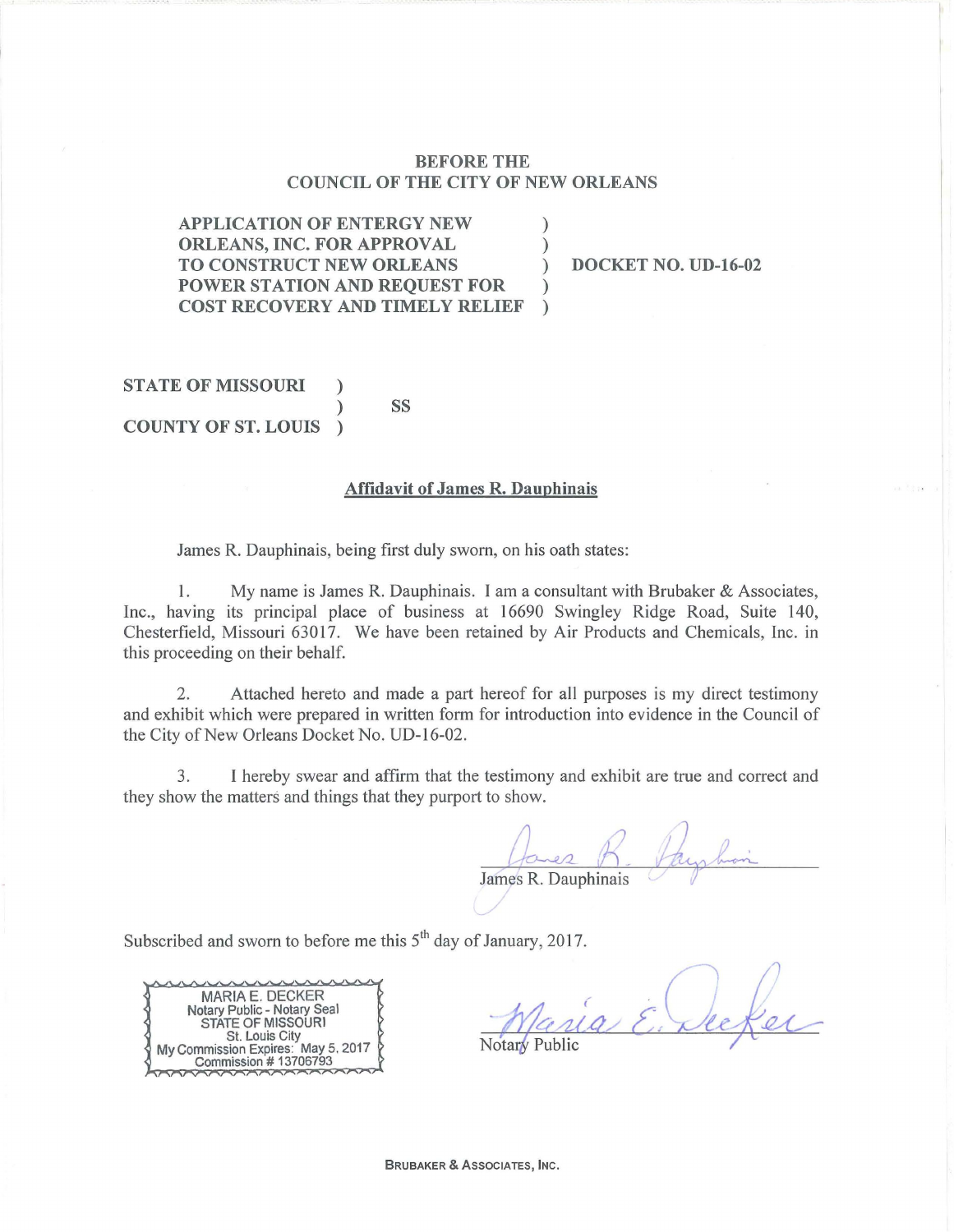#### **BEFORE THE COUNCIL OF THE CITY OF NEW ORLEANS**

**APPLICATION OF ENTERGY NEW ORLEANS, INC. FOR APPROVAL TO CONSTRUCT NEW ORLEANS POWER STATION AND REQUEST FOR COST RECOVERY AND TIMELY RELIEF ) ) ) ) ) DOCKET NO. UD-16-02** 

### **Direct Testimony of James R. Dauphinais**

### 1 **I. INTRODUCTION AND SUMMARY OF CONCLUSIONS**

- 2 **Q PLEASE STATE YOUR NAME AND BUSINESS ADDRESS.**
- 3 A James R. Dauphinais. My business address is 16690 Swingley Ridge Road, Suite 140,
- 4 Chesterfield, MO 63017.

### 5 **Q WHAT IS YOUR OCCUPATION?**

- 6 A I am a consultant in the field of public utility regulation and a Managing Principal of
- 7 Brubaker & Associates, Inc., energy, economic and regulatory consultants.

### 8 **Q PLEASE DESCRIBE YOUR EDUCATIONAL BACKGROUND AND**  9 **EXPERIENCE.**

10 A This information is included in Appendix A to my testimony.

### 11 **Q ON WHOSE BEHALF ARE YOU APPEARING IN THIS PROCEEDING?**

- 12 A I am appearing on behalf of Air Products and Chemicals, Inc. ("Air Products"), a large 13 industrial customer taking service from Entergy New Orleans, Inc. ("ENO"). Air
- 14 Products has been a customer of ENO, and predecessor company New Orleans Public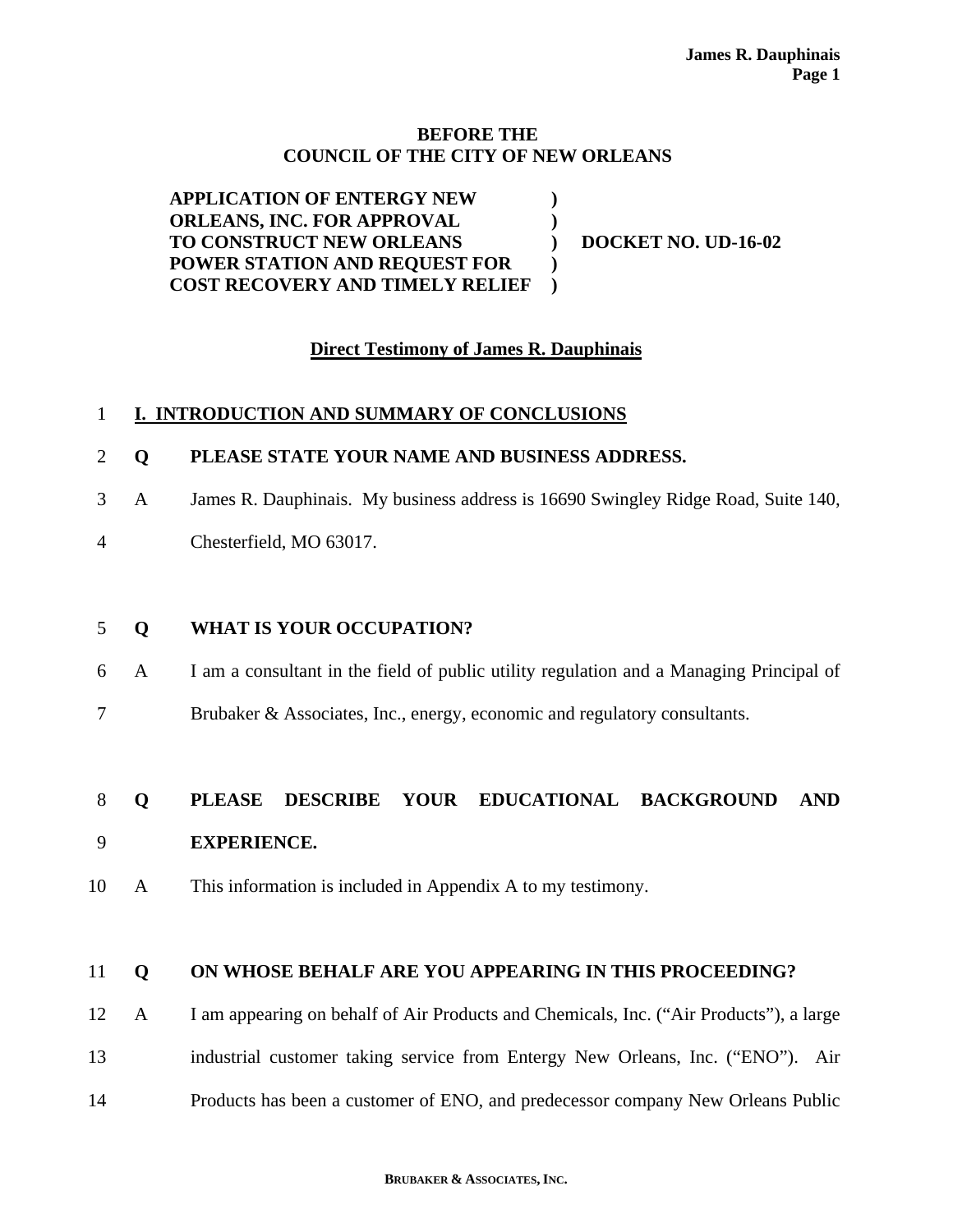1 Service, Inc., since 1965. Its load is primarily interruptible, and it is the only customer 2 taking service under the LIS rate.

3 The Air Products facility sustained significant damage as a result of Hurricane 4 Katrina. Air Products spent in excess of \$80 million to rebuild the facility and to 5 maintain its presence in New Orleans.

## 6 **Q HAVE YOU REVIEWED THE APPLICATION, TESTIMONY, EXHIBITS**  7 **AND OTHER MATERIAL FILED IN THIS PROCEEDING?**

8 A Yes. I have reviewed both the public and highly sensitive protected material 9 ("HSPM") from this proceeding related to the issues addressed by my direct 10 testimony, including the application and the applicable, testimony, exhibits and 11 responses to data requests. In addition, I have reviewed the MISO MTEP16 list of 12 Appendices A and B transmission projects and MISO's recent MTEP17 presentations.

### 13 **Q WHAT SUBJECTS DO YOU ADDRESS IN YOUR TESTIMONY?**

14 A My testimony addresses the question of what action the Council of the City of New 15 Orleans ("Council") should take with respect to the application of ENO for approval to 16 construct the New Orleans Power Station ("NOPS") with respect to the issue of the 17 local reliability need for NOPS.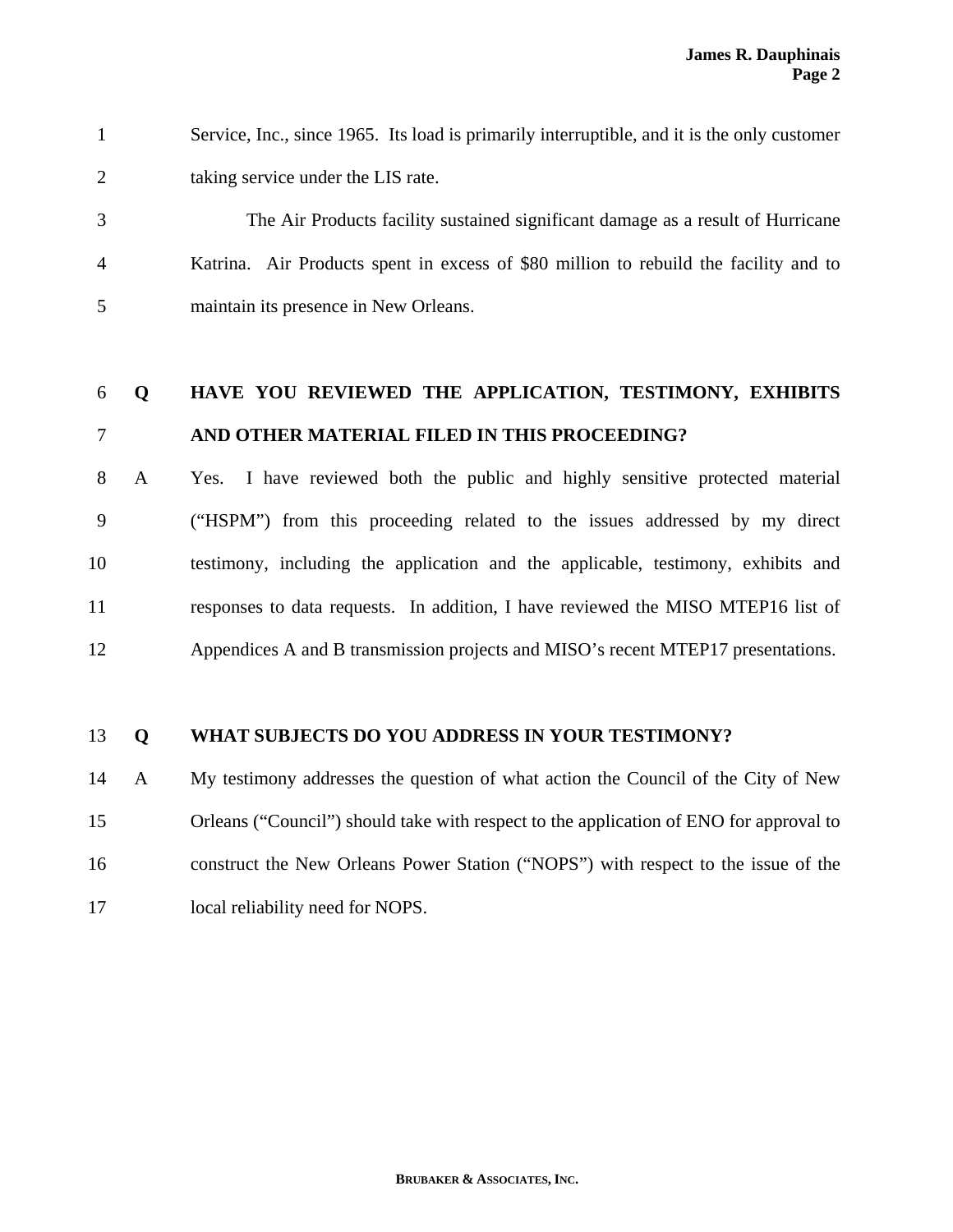## 1 **Q PLEASE EXPLAIN THE TERM "LOCAL RELIABILITY" AS YOU USE IT**  2 **IN THIS TESTIMONY.**

3 A When I use the term "Local Reliability" in this testimony, I am specifically referring 4 to reliability issues in the Downstream of Gypsy ("DSG") load pocket including the 5 New Orleans area that are a consequence of the current limitations of the transmission 6 facilities feeding DSG. These generally fall into the following three categories:

- 7 Thermal transmission constraints which involve potential overloading of 8 individual transmission facilities feeding, or located within, DSG;
- 9 Voltage and reactive power constraints with respect to the delivery of 10 power into DSG from sources located outside of DSG; and
- 11 Resource Adequacy constraints within DSG related to either, or both, of 12 the above.

13 Unlike for the more global overall resource adequacy reliability needs of a 14 utility, local reliability needs can be addressed by a utility through transmission 15 solutions in addition to generation and demand response solutions. Furthermore, it is 16 important to note local reliability needs and the overall need for resource adequacy are 17 fairly exclusive of one another. A utility could have all of the capacity it needs to 18 meet its overall resource adequacy needs, but it may still need yet additional 19 generation, demand response or transmission solutions to address local reliability. 20 Similarly, a utility may have fully addressed its local reliability needs, but may still 21 need additional generation or demand response to meet its more global overall 22 resource adequacy need.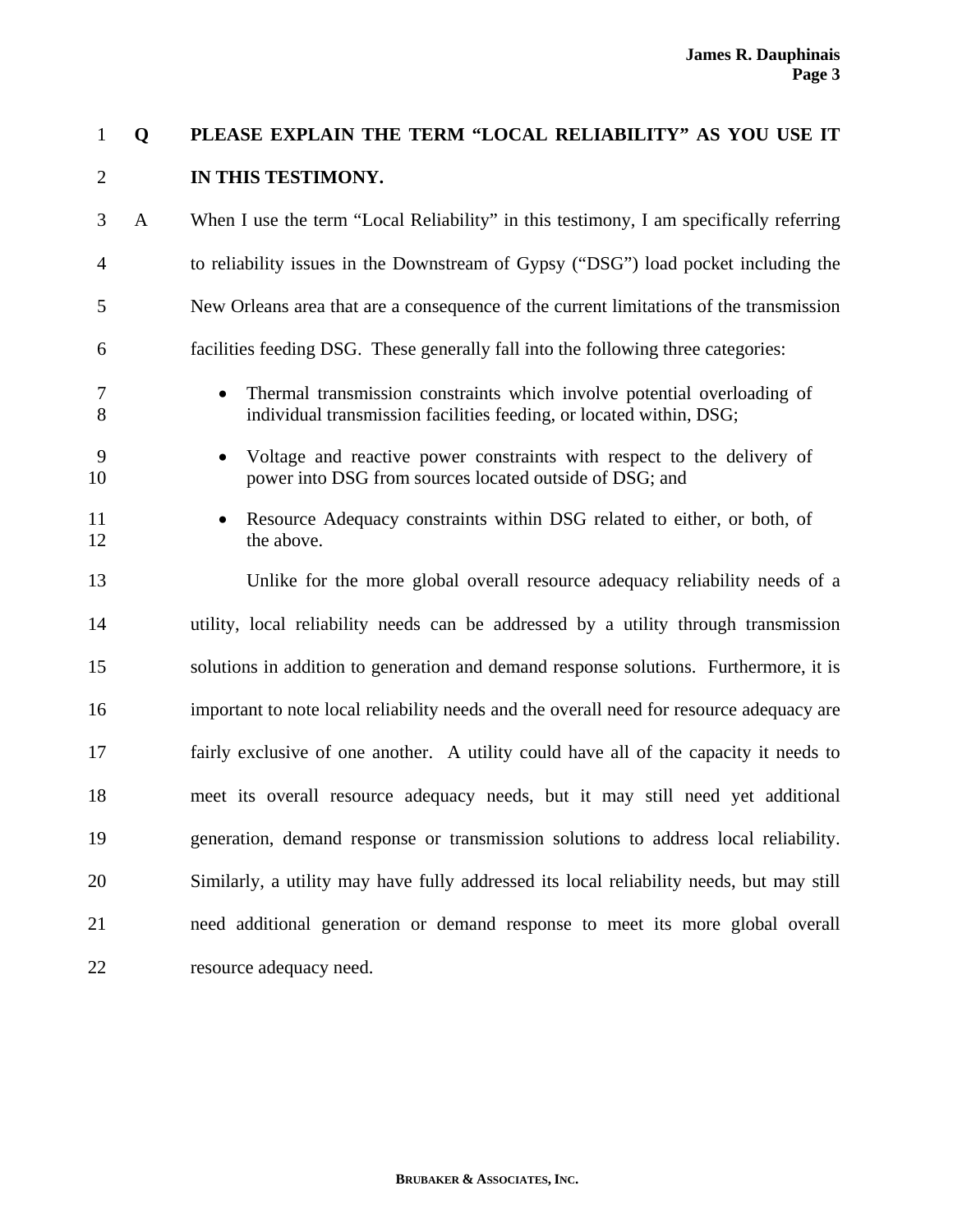### 1 **Q PLEASE SUMMARIZE YOUR CONCLUSIONS.**

- 2 A I conclude the following:
- 3 1. ENO has identified certain transmission upgrades within DSG it believes it will 4 need to pursue if NOPS is not constructed. However, the cost of those upgrades, 5 including any avoidance of the cost of those upgrades that might be realized 6 through other resource alternatives located within DSG, should be included in the 7 overall present value economic analysis of NOPS versus alternatives to NOPS; and
- 8 2. ENO has not reasonably demonstrated there is a local thermal, voltage, reactive 9 power or resource adequacy need for NOPS.

### 10 **II. AVOIDED TRANSMISSION UPGRADES**

### 11 **Q HAS ENO IDENTIFIED ANY LOCAL TRANSMISSION UPGRADES THAT**

### 12 **IT BELIEVES IT COULD AVOID BY CONSTRUCTING NOPS?**

13 A Yes. ENO witness Charles Long indicated that ENO believes tens of millions of 14 dollars of transmission upgrades necessary for local reliability could be avoided 15 through the construction of NOPS (Long Direct at 6-10). In the non-Critical Energy 16 Infrastructure Information ("CEII") portion of the response to Advisors' Data Request 17 1-19, ENO provided a list of, and cost estimates for, the transmission upgrades it 18 believes would likely be needed if NOPS were not constructed. I have provided a 19 copy of the non-CEII portion of this response as Exhibit JRD-1 to my direct 20 testimony. The estimated cost of the upgrades identified by ENO total to 21 approximately \$66 million.

## 22 **Q HAS ENO IDENTIFIED WHEN IN THE FUTURE THESE TRANSMISSION**  23 **UPGRADES WILL BE NECESSARY?**

24 A No.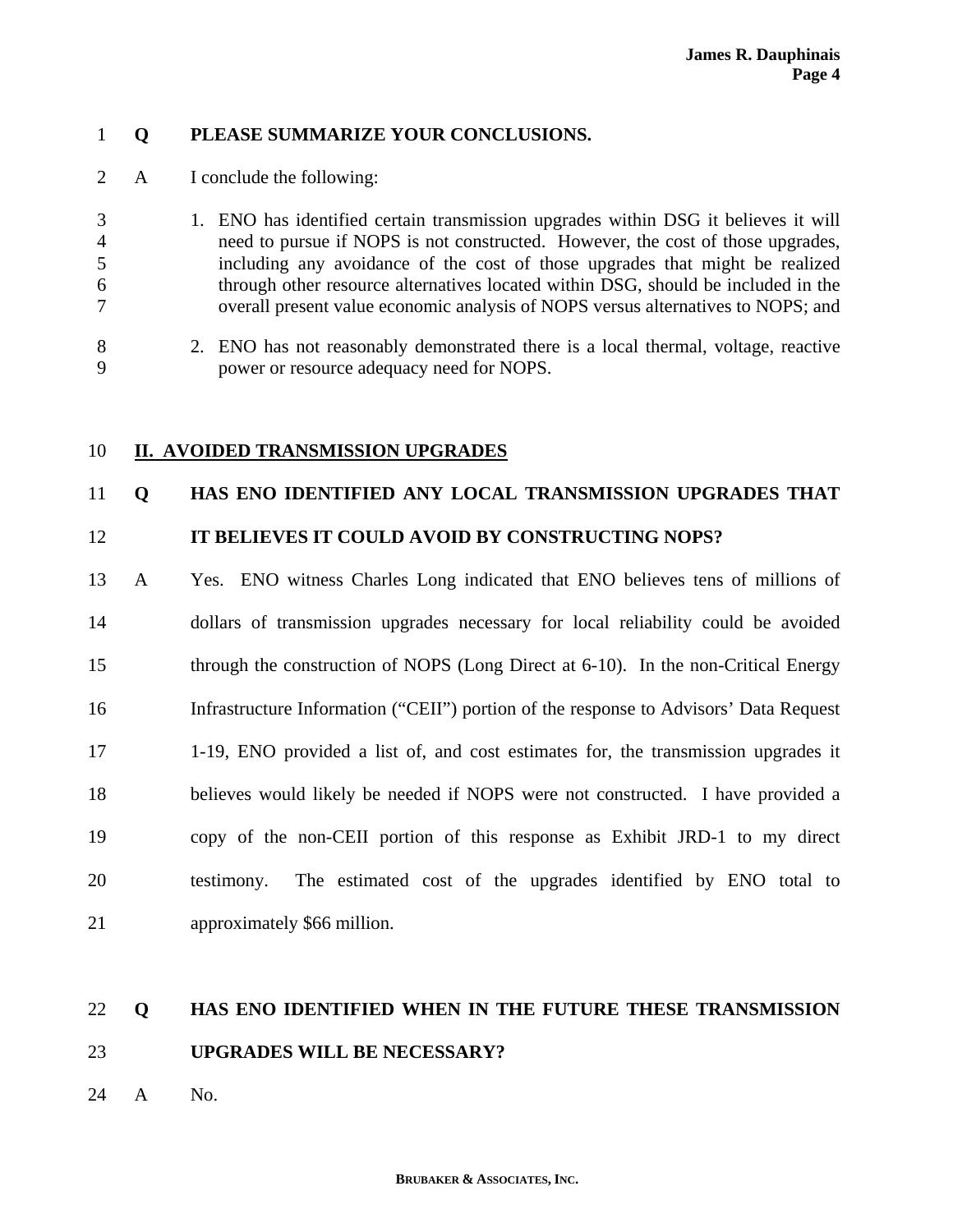| -1             | O           | <b>HAVE ANY OF THE UPGRADES IDENTIFIED BY ENO BEEN IDENTIFIED</b>                           |
|----------------|-------------|---------------------------------------------------------------------------------------------|
| 2              |             | BY THE MIDCONTINENT INDEPENDENT SYSTEM OPERATOR, INC.                                       |
| 3              |             | ("MISO") AS PART OF MISO'S MTEP TRANSMISSION PLANNING                                       |
| $\overline{4}$ |             | PROCESS?                                                                                    |
| 5              | A           | No. The projects do not appear in either Appendices A or B of MISO's final MTEP16           |
| 6              |             | report. Nor do they appear in MISO's presentation on the Entergy Louisiana and              |
| 7              |             | Entergy New Orleans MTEP17 project review during the December 8, 2016 1 <sup>st</sup> South |
| 8              |             | Sub-Regional Planning Meeting.                                                              |
|                |             |                                                                                             |
| 9              | $\mathbf 0$ | IN ITS MTEP STUDIES, DOES MISO ASSUME CONSTRUCTION OF NOPS                                  |
| 10             |             | <b>BY 2019?</b>                                                                             |

11 A No. MISO does not include any new generation in its MTEP reliability studies 12 besides those generation facilities that have an executed generation interconnection 13 agreement with MISO. ENO does not currently have an executed generation 14 interconnection agreement with MISO for NOPS.

15 **Q WHAT IS THE RELEVANCE OF THE FACT THE PROJECTS IDENTIFIED**  16 **BY ENO AS BEING LIKELY NEEDED WITHOUT NOPS HAVE NOT BEEN**  17 **IDENTIFIED IN THE MISO MTEP PROCESS?**

18 A The fact that the projects have not been identified in the MISO MTEP process 19 suggests they may not be needed until several years from now, and the final list of 20 projects may be much shorter and/or of lower cost once an effort is made to refine 21 them.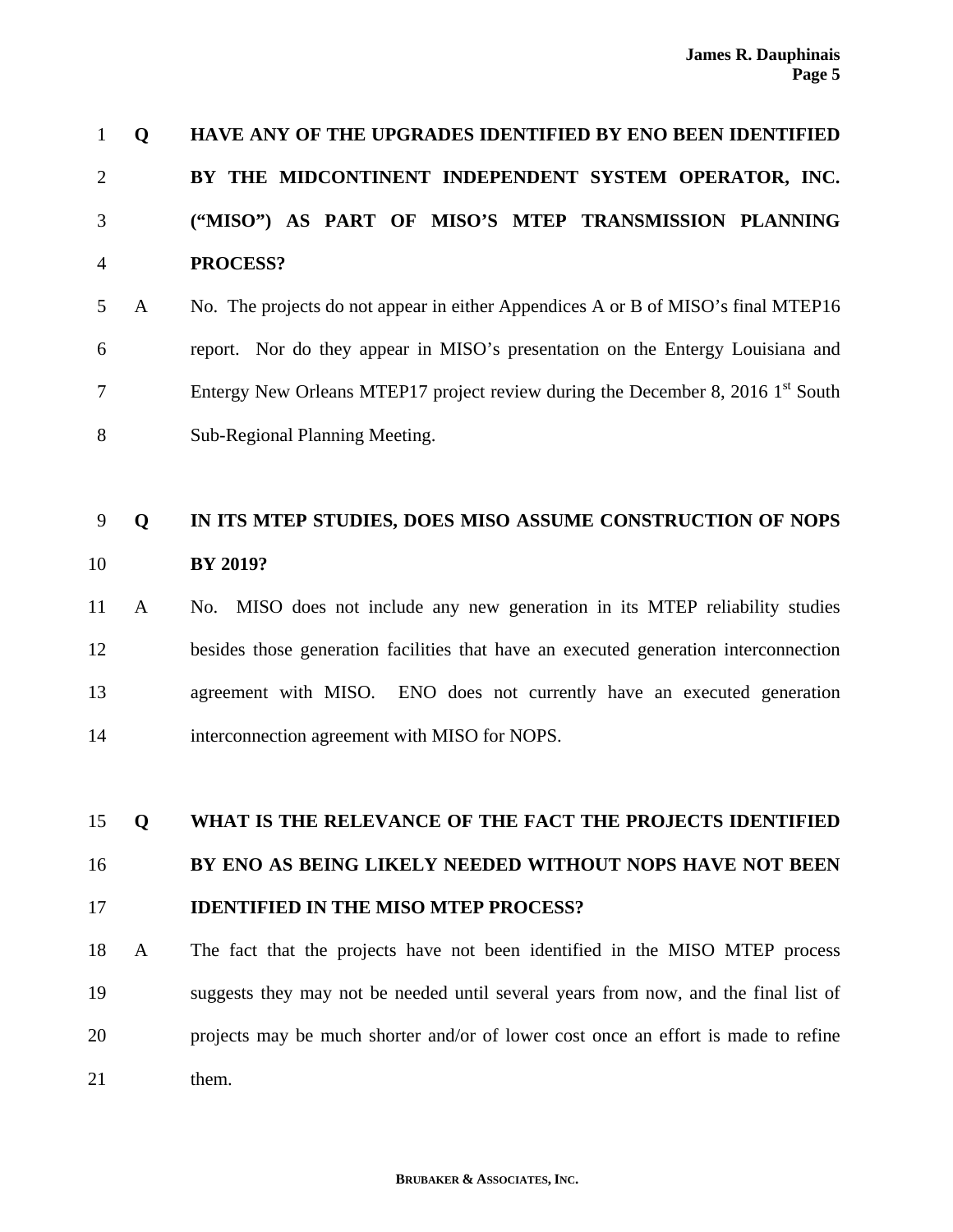**Q HAS ENO STUDIED WHETHER OTHER RESOURCE ALTERNATIVES TO NOPS, IF LOCATED WITHIN DSG, COULD REDUCE OR ELIMINATE THE NEED FOR THE TRANSMISSION UPGRADES THAT ENO HAS IDENTIFIED THAT IT BELIEVES WILL LIKELY BE NEEDED IF NOPS IS NOT CONSTRUCTED?**

6 A No.

# 7 **Q IN YOUR OPINION, WOULD OTHER RESOURCE ALTERNATIVES**  8 **REDUCE THE NUMBER AND COST OF THE TRANSMISSION UPGRADES**  9 **THAT MAY BE NECESSARY IF NOPS IS NOT CONSTRUCTED?**

10 A Yes. While a study would be necessary for each specific resource, in general, the 11 addition of a new resource into DSG should reduce some or all of the need for the 12 transmission upgrades that ENO has identified that it believes will likely be necessary 13 if NOPS is not constructed.

# 14 **Q HOW SHOULD THE QUESTION OF TRANSMISSION UPGRADES BE**  15 **CONSIDERED IN THE ECONOMIC EVALUATION OF NOPS VERSUS**  16 **ALTERNATIVES TO NOPS?**

17 A These costs should be incorporated into the present value economic analysis of NOPS 18 versus alternatives to NOPS based on the expected date of need of the upgrades and 19 the estimated revenue requirement for the upgrades. This includes the reduction in the 20 number and cost for such upgrades for those resource alternatives to NOPS that would 21 also be located within DSG.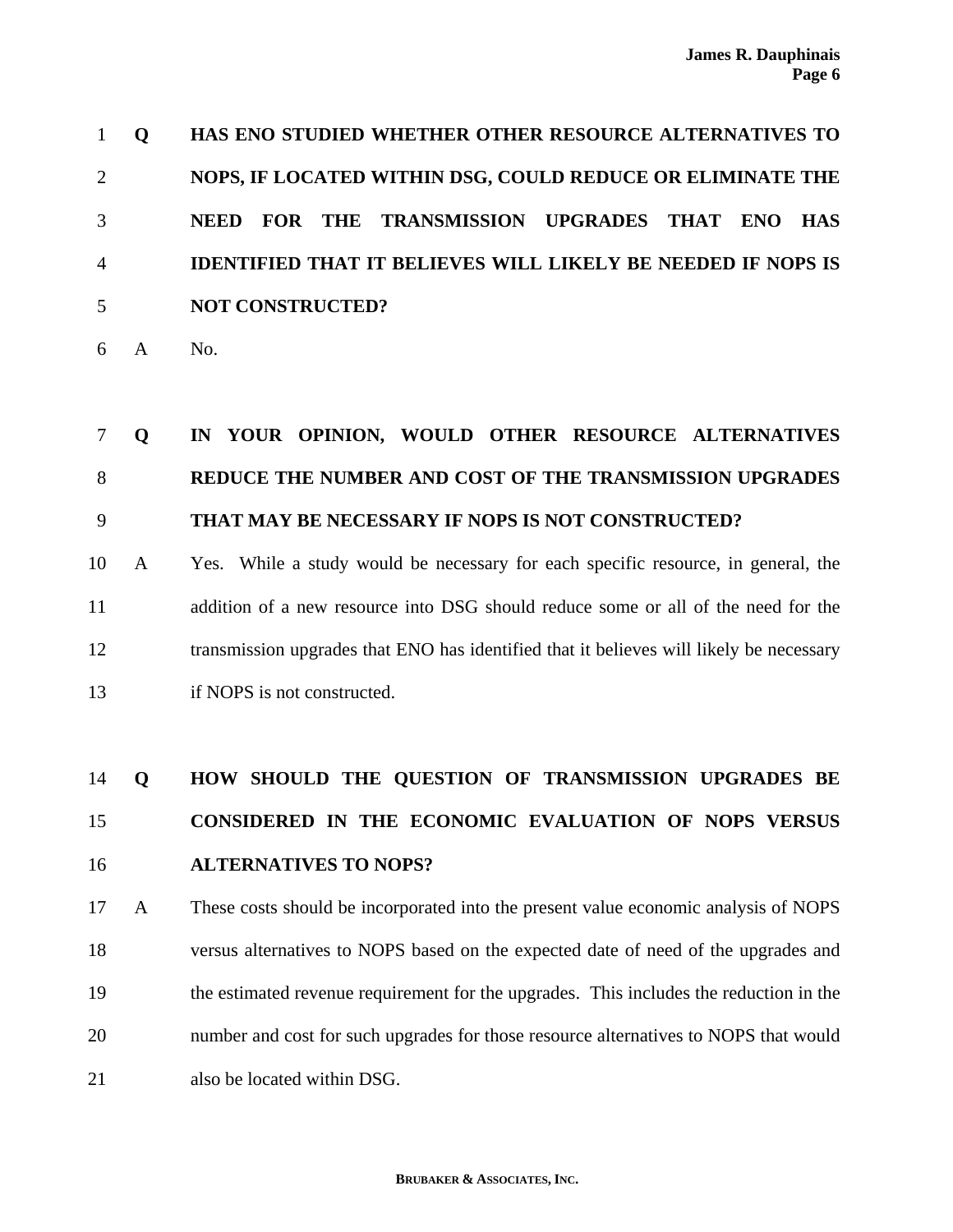### 1 **III. OTHER RELIABILITY PROBLEMS**

# 2 **Q HAS ENO DEMONSTRATED ANY OTHER LOCAL RELIABILITY ISSUES**  3 **THAT WOULD NEED TO BE ADDRESSED IF NOPS WERE NOT**  4 **CONSTRUCTED?**

5 A No. While ENO witness Mr. Long discusses the likelihood of NOPS qualifying as a 6 MISO DSG Voltage and Local Reliability ("VLR") resource, NOPS potentially 7 providing several other local reliability benefits (Long Direct at 4-7 and 11-15) and 8 NOPS potentially providing local real and reactive power benefits, ENO has not 9 demonstrated an actual need at this time for any of these. In particular, there has been 10 no demonstration by ENO of a need for such incremental improvements of reliability 11 in DSG or whether the most cost effective way to provide such an incremental 12 improvement would be through the construction of NOPS.

### 13 **Q DOES THIS CONCLUDE YOUR DIRECT TESTIMONY?**

14 A Yes, it does.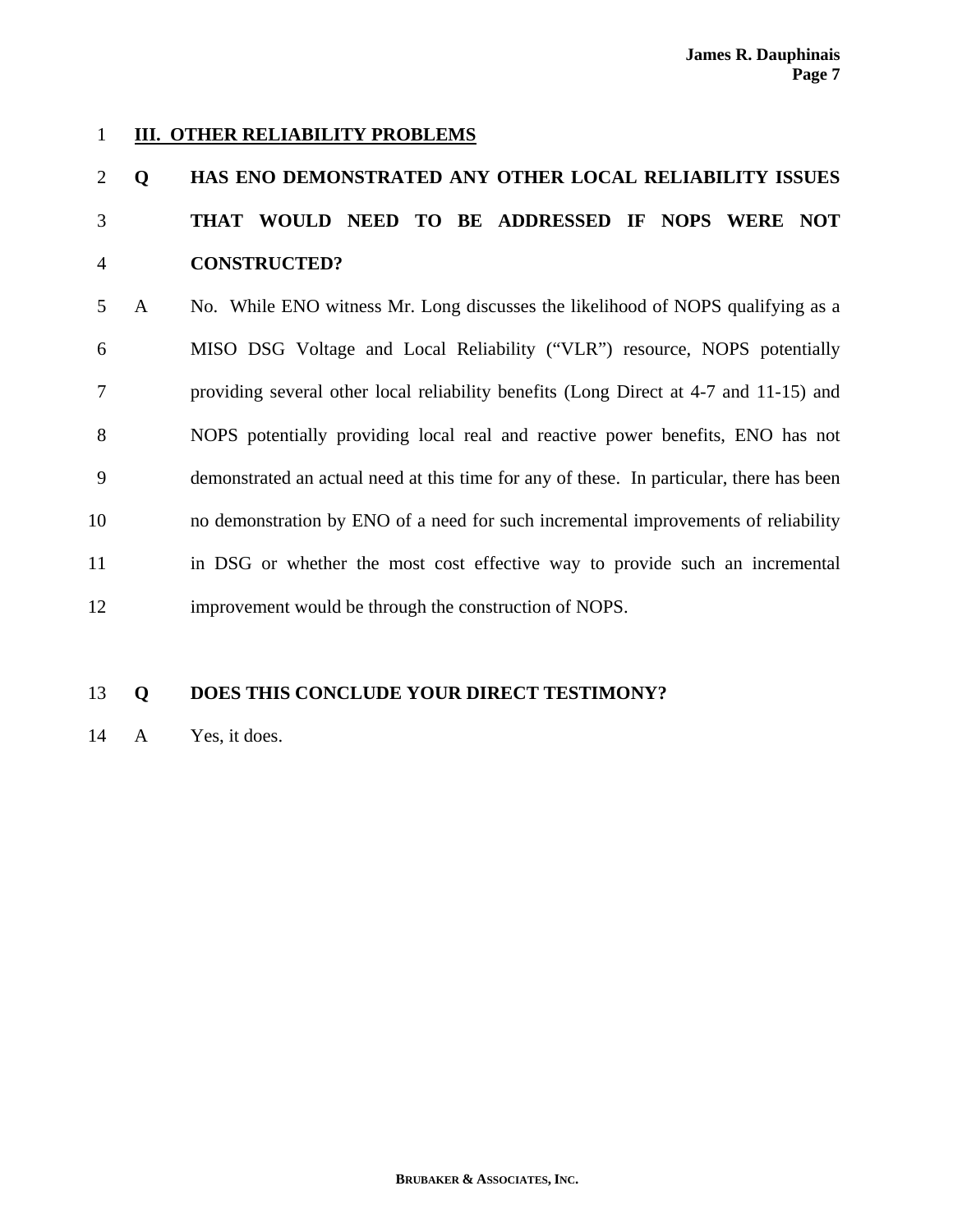### **Qualifications of James R. Dauphinais**

### 1 **Q PLEASE STATE YOUR NAME AND BUSINESS ADDRESS.**

- 2 A James R. Dauphinais. My business address is 16690 Swingley Ridge Road, Suite 140,
- 3 Chesterfield, MO 63017, USA.

### 4 **Q PLEASE STATE YOUR OCCUPATION.**

5 A I am a consultant in the field of public utility regulation and a Managing Principal with 6 the firm of Brubaker & Associates, Inc. ("BAI"), energy, economic and regulatory 7 consultants.

# 8 **Q PLEASE SUMMARIZE YOUR EDUCATIONAL BACKGROUND AND**  9 **EXPERIENCE.**

10 A I graduated from Hartford State Technical College in 1983 with an Associate's Degree 11 in Electrical Engineering Technology. Subsequent to graduation I was employed by the Transmission Planning Department of the Northeast Utilities Service Company<sup>1</sup> as 13 an Engineering Technician.

14 While employed as an Engineering Technician, I completed undergraduate 15 studies at the University of Hartford. I graduated in 1990 with a Bachelor's Degree in 16 Electrical Engineering. Subsequent to graduation, I was promoted to the position of 17 Associate Engineer. Between 1993 and 1994, I completed graduate level courses in 18 the study of power system transients and power system protection through the

<sup>&</sup>lt;u>1</u>  $1$ In 2015, Northeast Utilities changed its name to Eversource Energy.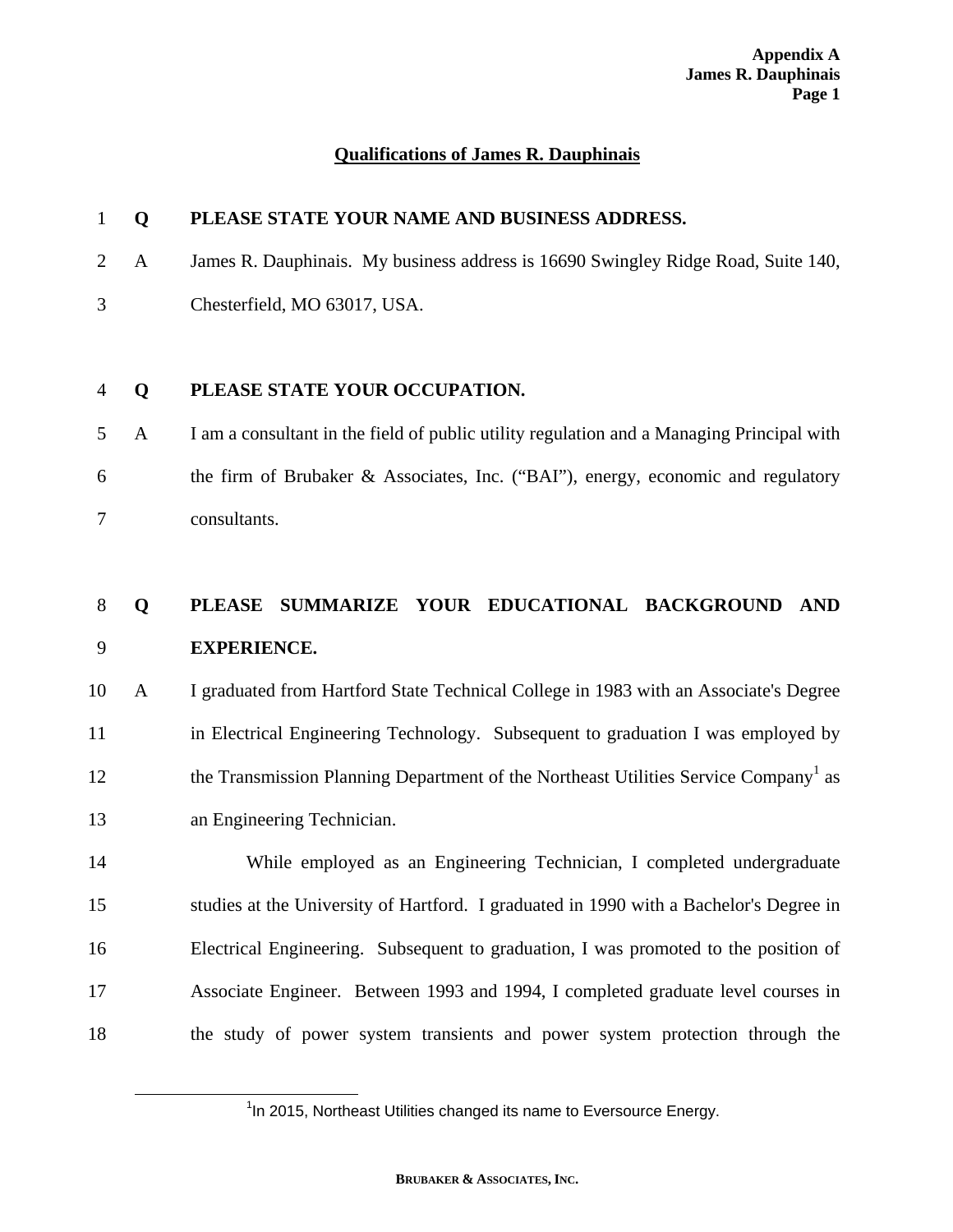1 Engineering Outreach Program of the University of Idaho. By 1996 I had been 2 promoted to the position of Senior Engineer.

3 In the employment of the Northeast Utilities Service Company, I was 4 responsible for conducting thermal, voltage and stability analyses of the Northeast 5 Utilities' transmission system to support planning and operating decisions. This 6 involved the use of load flow, power system stability and production cost computer 7 simulations. It also involved examination of potential solutions to operational and 8 planning problems including, but not limited to, transmission line solutions and the 9 routes that might be utilized by such transmission line solutions. Among the most 10 notable achievements I had in this area include the solution of a transient stability 11 problem near Millstone Nuclear Power Station, and the solution of a small signal (or 12 dynamic) stability problem near Seabrook Nuclear Power Station. In 1993 I was 13 awarded the Chairman's Award, Northeast Utilities' highest employee award, for my 14 work involving stability analysis in the vicinity of Millstone Nuclear Power Station.

15 From 1990 to 1996, I represented Northeast Utilities on the New England 16 Power Pool Stability Task Force. I also represented Northeast Utilities on several 17 other technical working groups within the New England Power Pool ("NEPOOL") and 18 the Northeast Power Coordinating Council ("NPCC"), including the 1992-1996 New 19 York-New England Transmission Working Group, the Southeastern 20 Massachusetts/Rhode Island Transmission Working Group, the NPCC CPSS-2 21 Working Group on Extreme Disturbances and the NPCC SS-38 Working Group on 22 Interarea Dynamic Analysis. This latter working group also included participation 23 from a number of ECAR, PJM and VACAR utilities.

#### **BRUBAKER & ASSOCIATES, INC.**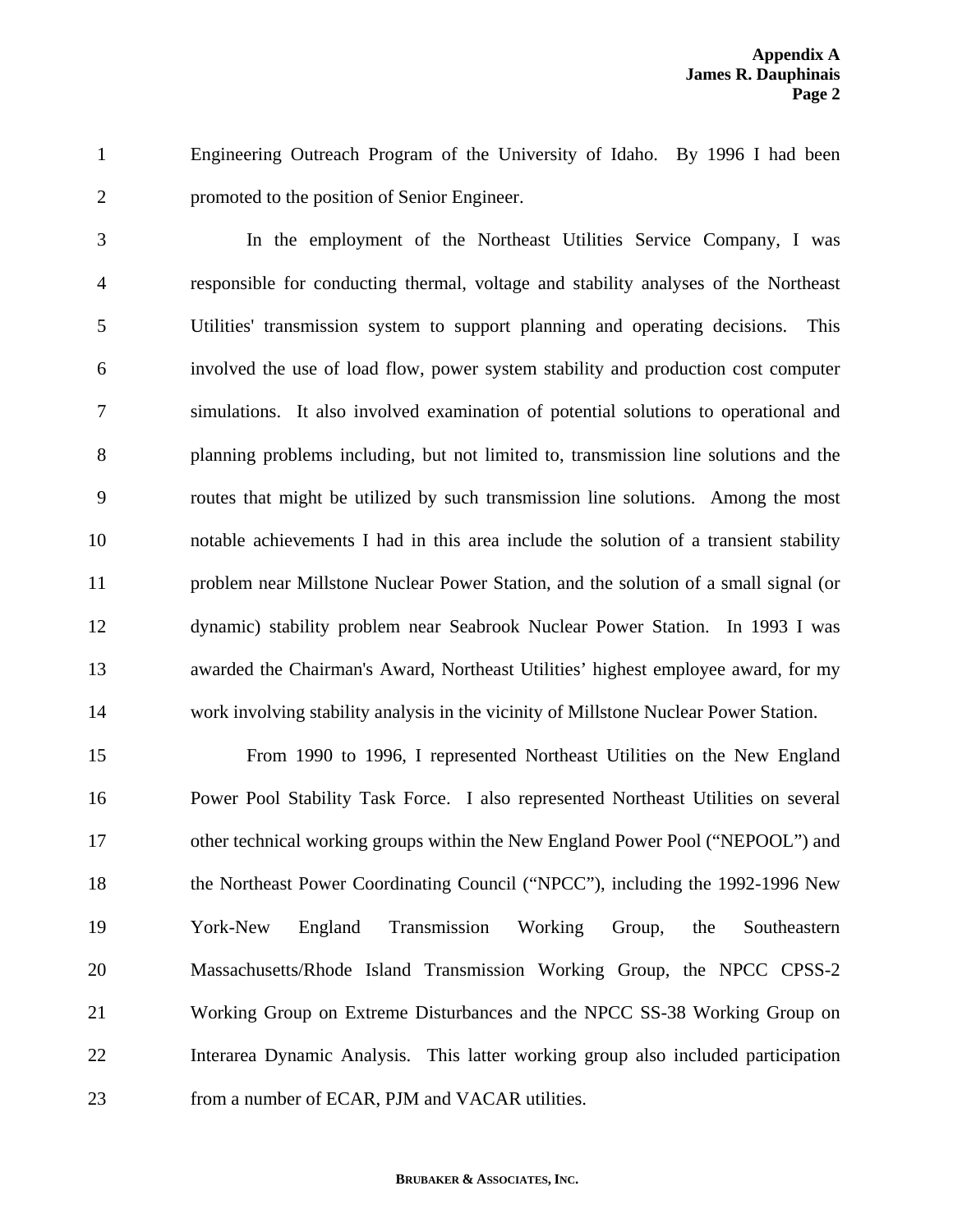1 From 1990 to 1995, I also acted as an internal consultant to the Nuclear 2 Electrical Engineering Department of Northeast Utilities. This included interactions 3 with the electrical engineering personnel of the Connecticut Yankee, Millstone and 4 Seabrook nuclear generation stations and inspectors from the Nuclear Regulatory 5 Commission ("NRC").

6 In addition to my technical responsibilities, from 1995 to 1997, I was also 7 responsible for oversight of the day-to-day administration of Northeast Utilities' Open 8 Access Transmission Tariff. This included the creation of Northeast Utilities' pre-9 FERC Order No. 889 transmission electronic bulletin board and the coordination of 10 Northeast Utilities' transmission tariff filings prior to and after the issuance of Federal 11 Energy Regulatory Commission ("FERC" or "Commission") FERC Order No. 888. I 12 was also responsible for spearheading the implementation of Northeast Utilities' Open 13 Access Same-Time Information System and Northeast Utilities' Standard of Conduct 14 under FERC Order No. 889. During this time I represented Northeast Utilities on the 15 Federal Energy Regulatory Commission's "What" Working Group on Real-Time 16 Information Networks. Later I served as Vice Chairman of the NEPOOL OASIS 17 Working Group and Co-Chair of the Joint Transmission Services Information 18 Network Functional Process Committee. I also served for a brief time on the Electric 19 Power Research Institute facilitated "How" Working Group on OASIS and the North 20 American Electric Reliability Council facilitated Commercial Practices Working 21 Group.

22 **In 1997 I joined the firm of Brubaker & Associates, Inc. The firm includes** 23 consultants with backgrounds in accounting, engineering, economics, mathematics,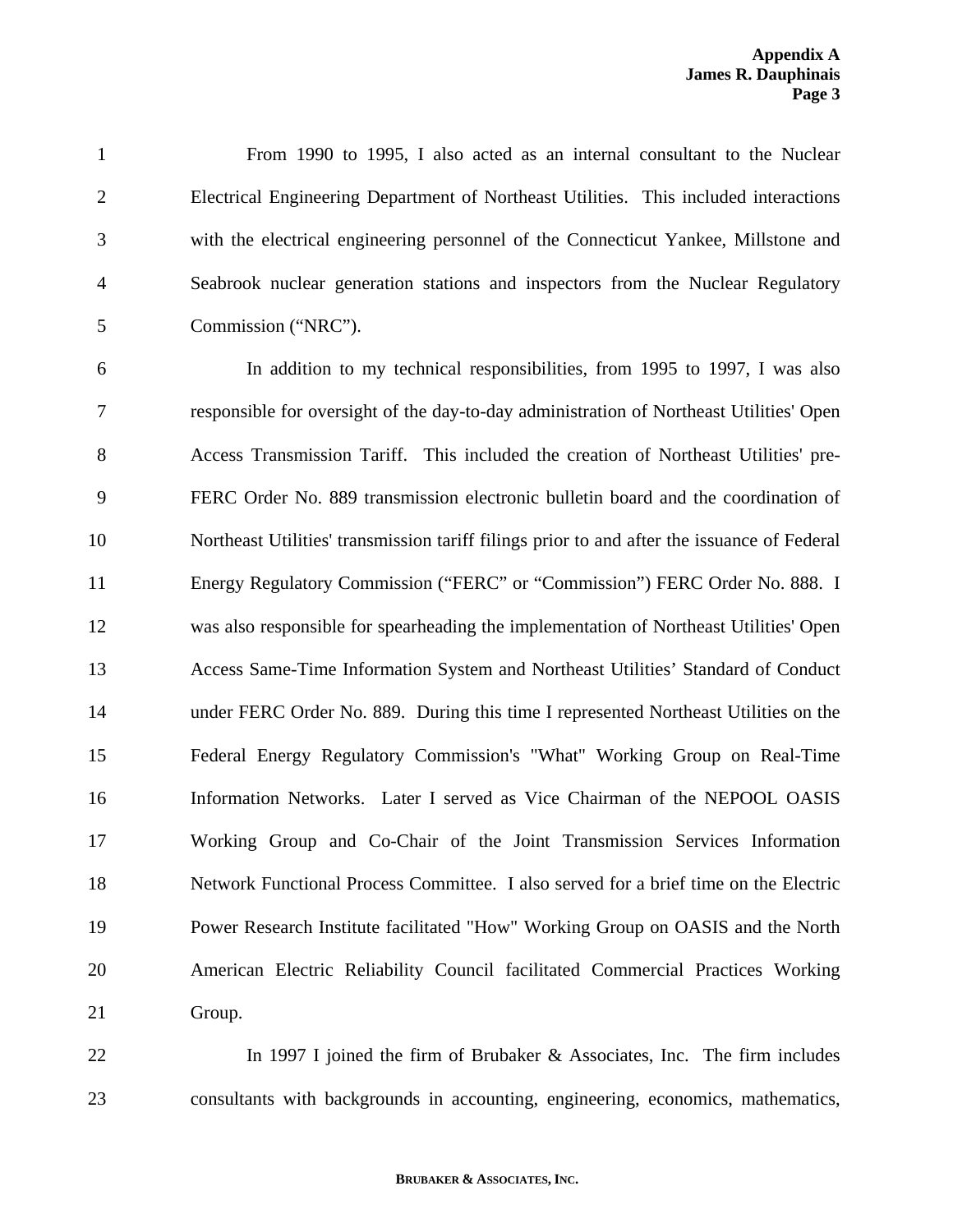1 computer science and business. Since my employment with the firm, I have filed or 2 presented testimony before the Federal Energy Regulatory Commission in Consumers 3 Energy Company, Docket No. OA96-77-000; Midwest Independent Transmission 4 System Operator, Inc., Docket No. ER98-1438-000; Montana Power Company, 5 Docket No. ER98-2382-000; Inquiry Concerning the Commission's Policy on 6 Independent System Operators, Docket No. PL98-5-003; SkyGen Energy LLC v. 7 Southern Company Services, Inc., Docket No. EL00-77-000; Alliance Companies, et 8 al., Docket No. EL02-65-000, et al.; Entergy Services, Inc., Docket No. 9 ER01-2201-000; Remedying Undue Discrimination through Open Access 10 Transmission Service, Standard Electricity Market Design, Docket No. RM01-12-000; 11 Midwest Independent Transmission System Operator, Inc., Docket No. ER10-1791- 12 000; NorthWestern Corporation, Docket No. ER10-1138-001, et al.; Illinois Industrial 13 Energy Consumers v. Midcontinent Independent System Operator, Inc., Docket No. 14 EL15-82-000; and Midcontinent Independent System Operator, Inc., Docket No. 15 ER16-833-000 I have also filed or presented testimony before the Alberta Utilities 16 Commission, Colorado Public Utilities Commission, Connecticut Department of 17 Public Utility Control, Illinois Commerce Commission, the Indiana Utility Regulatory 18 Commission, the Iowa Utilities Board, the Kentucky Public Service Commission, the 19 Louisiana Public Service Commission, the Michigan Public Service Commission, the 20 Missouri Public Service Commission, the Montana Public Service Commission, the 21 New Mexico Public Regulation Commission, the Council of the City of New Orleans, 22 the Oklahoma Corporation Commission, the Public Utility Commission of Texas, the 23 Wisconsin Public Service Commission and various committees of the Missouri State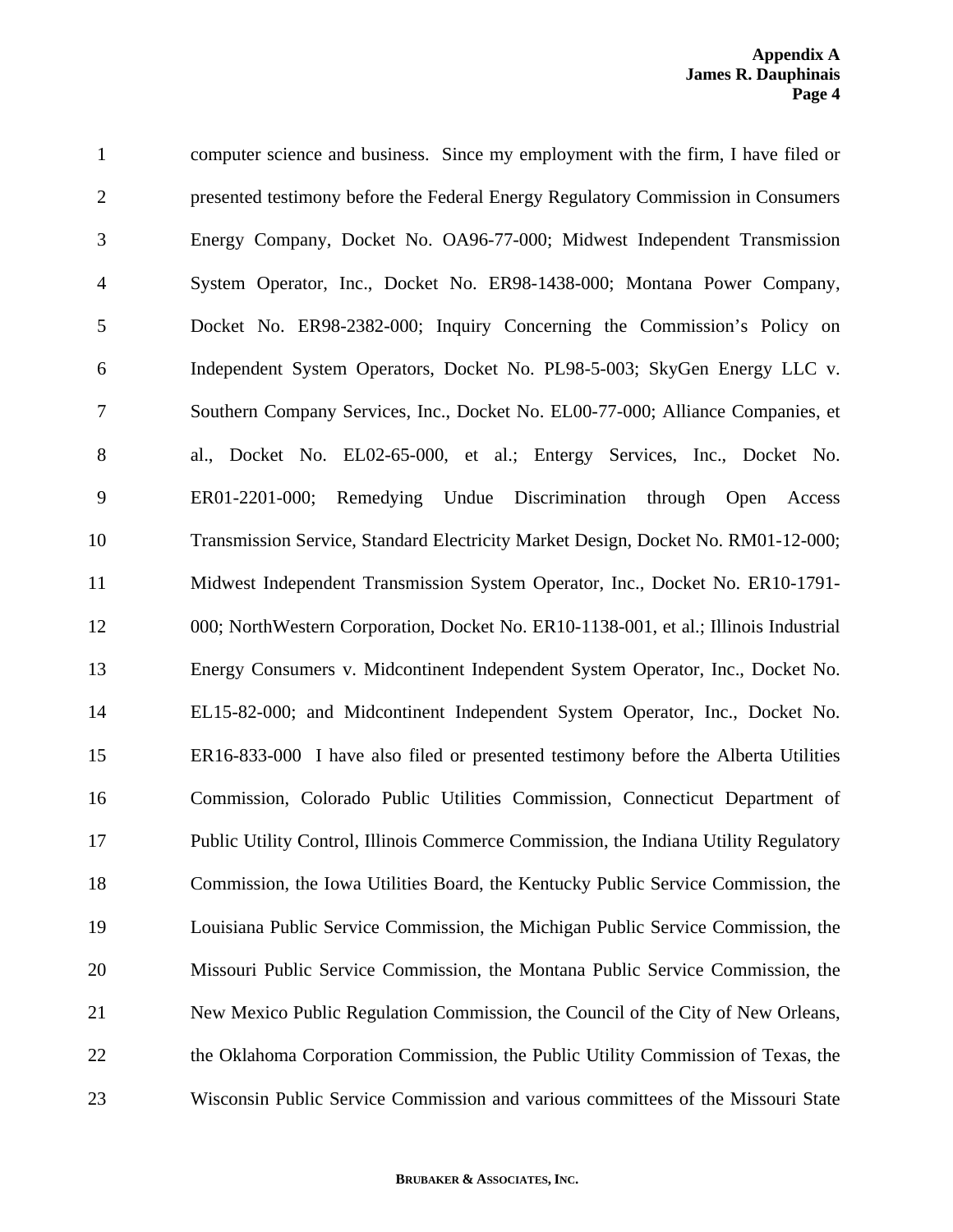1 Legislature. This testimony has been given regarding a wide variety of issues 2 including, but not limited to, ancillary service rates, avoided cost calculations, 3 certification of public convenience and necessity, cost allocation, fuel adjustment 4 clauses, fuel costs, generation interconnection, interruptible rates, market power, 5 market structure, off-system sales, prudency, purchased power costs, resource 6 planning, rate design, retail open access, standby rates, transmission losses, 7 transmission planning and transmission line routing.

8 I have also participated on behalf of clients in the Southwest Power Pool 9 Congestion Management System Working Group, the Alliance Market Development 10 Advisory Group and several committees and working groups of the Midcontinent 11 Independent System Operator, Inc. ("MISO"), including the Congestion Management 12 Working Group, Economic Planning Users Group, Loss of Load Expectation Working 13 Group, Regional Expansion, Criteria and Benefits Working Group and Resource 14 Adequacy Subcommittee (formerly the Supply Adequacy Working Group). I am 15 currently a member of the MISO Advisory Committee in the end-use customer sector 16 on behalf of a group of industrial end-use customers in Illinois and a group of 17 industrial end-use customers in Texas. I am also the past Chairman of the 18 Issues/Solutions Subgroup of the MISO Revenue Sufficiency Guarantee ("RSG") 19 Task Force.

20 In 2009, I completed the University of Wisconsin-Madison High Voltage 21 Direct Current ("HVDC") Transmission course for Planners that was sponsored by 22 MISO. I am a member of the Power and Energy Society ("PES") of the Institute of 23 Electrical and Electronics Engineers ("IEEE").

#### **BRUBAKER & ASSOCIATES, INC.**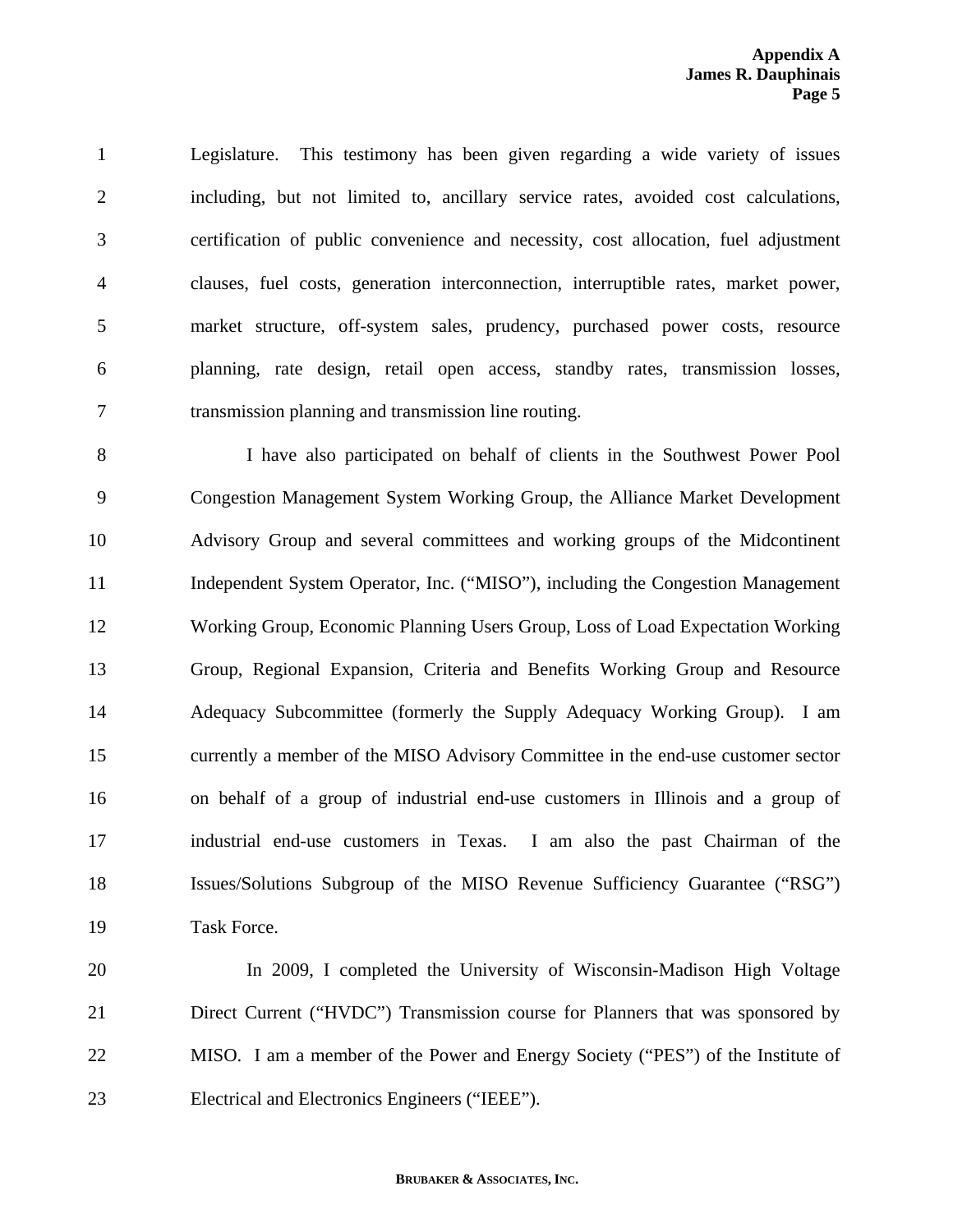1 In addition to our main office in St. Louis, the firm also has branch offices in

2 Phoenix, Arizona and Corpus Christi, Texas.

\\Doc\Shares\ProlawDocs\MED\10299.2\Testimony-BAI\311634.docx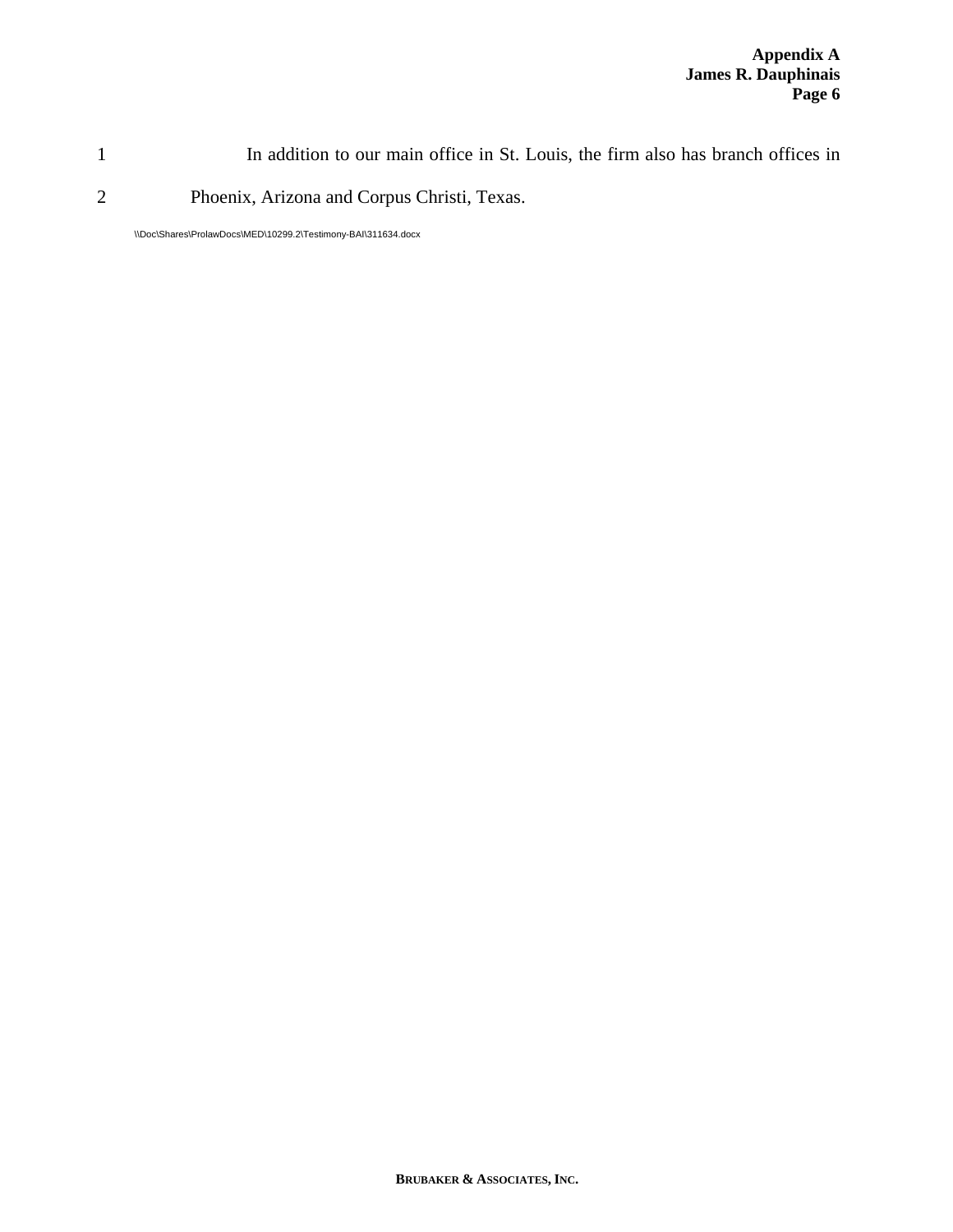### ENTERGY NEW ORLEANS, INC. CITY OF NEW ORLEANS Docket No. UD-16-02

Response of: Entergy New Orleans, Inc. to the First Set of Data Requests of Requesting Party: Advisors to the Council of the City of New Orleans

Question No.: Advisors 1-19 Part No.: Addendum:

Question:

Please refer to the Direct Testimony of Charles W. Long, the answer to Question Q9 at page 7, which says "the exclusion of NOPS would likely involve the construction of multiple new transmission facilities into the greater New Orleans area, each of which would be difficult and costly to construct . . ."

- a. Please clarify what Mr. Long means by "difficult".
- b. Please clarify what Mr. Long means by "costly".
- c. Please provide copies of all Documents related to Mr. Long's above referenced statement, including network planning documents, capital budgets, and operating budgets.
- d. Please identify the "likely" transmission facility construction projects, the combination of which would most likely satisfy NERC Standard TPL-001-4 in the most economical manner to ENO ratepayers.
- e. For each "likely" transmission facility Mr. Long references above, and identified in the answer to subpart "d", please provide:
	- i. A description of the facility construction project, including points of network interconnection, line voltage, power rating, etc.
	- ii, An estimate of the total cost to construct the facility, including AFUDC.
	- iii. The expected effect upon system reliability if constructed.
	- iv. An estimate of the facility's revenue requirement by year of operation, including a rate base estimate, an O&M estimate, and a depreciation schedule.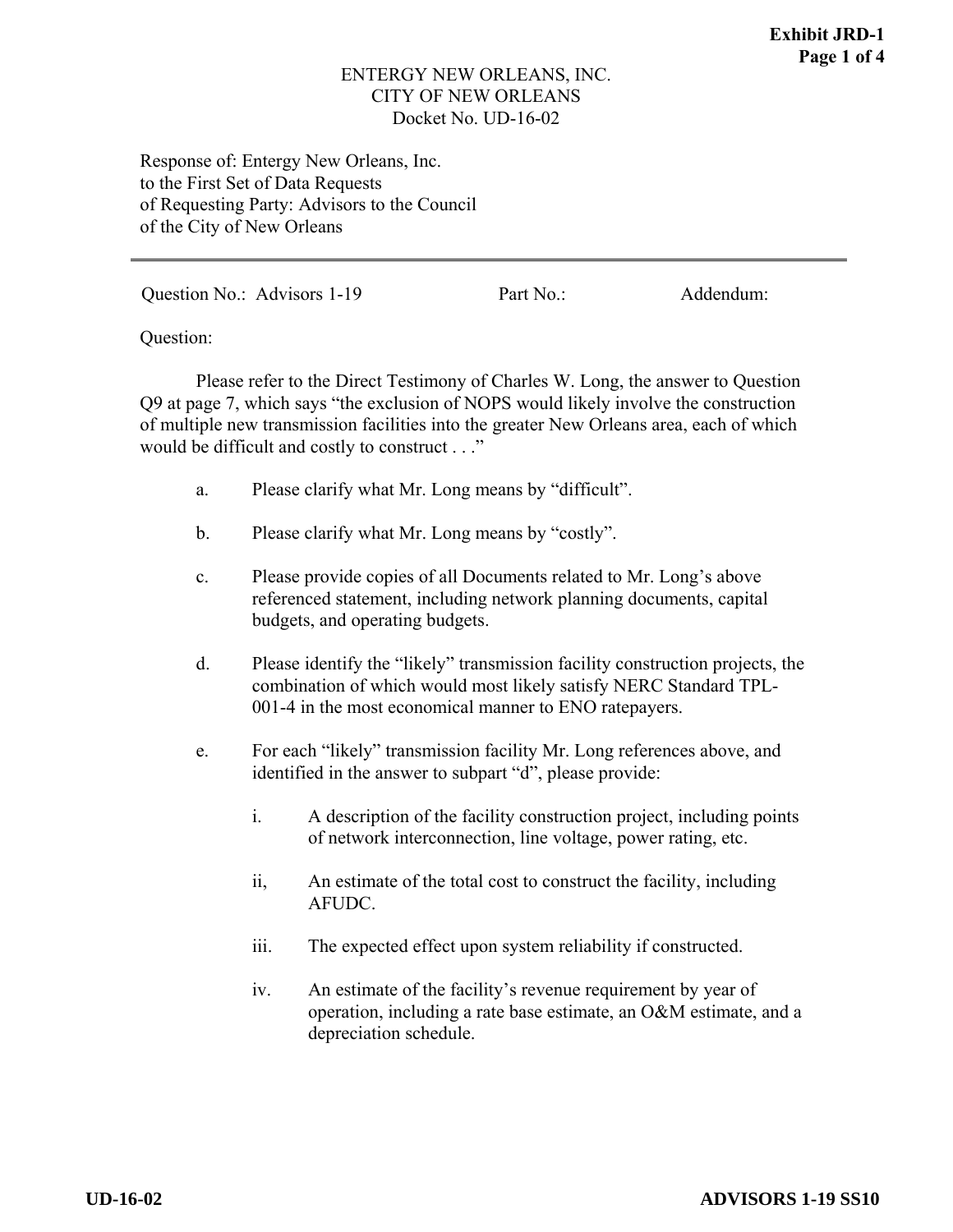v. An estimate of the facility's estimated revenues earned by ENO by year (i.e., payments by other parties and ultimately paid to ENO through MISO tariffs).

### Response:

- a. It is generally difficult to construct new transmission facilities in the DSG/New Orleans area for multiple reasons including poor soil conditions, high-wind design standards, land availability, and concentrated industrial, commercial, and residential development in the region.
- b. It is generally more costly, on a per-facility basis, to construct new transmission facilities in the DSG/New Orleans area for multiple reasons including poor soil conditions, high-wind design standards, land availability, and concentrated industrial, commercial, and residential development in the region.
- c. Information responsive to this request has been designated as Critical Energy Infrastructure Information (CEII) and will be produced only to the appropriate Reviewing Representatives in accordance with the CEII Confidentiality Agreement in effect in this docket.

The study files related to the network planning analysis that the Company used to identify the transmission upgrades that would be needed to meet the NERC TPL 001-4 reliability standard, should the NOPS not be constructed are provided in the attached CEII files. However, the Company has not yet performed detailed engineering assessments, including design and scoping work and constructability analyses, for the transmission projects that the Company expects would likely be needed to meet the NERC TPL 001-4 reliability standard, should the NOPS not be constructed. Mr. Long's statement referenced in the question was a general statement about the nature of the challenges associated with the construction of transmission facilities in the DSG/New Orleans region based on knowledge of the conditions that exist in that region and on transmission projects that have been constructed in the past in that region.

- d. The list of likely transmission upgrades that would be needed to meet the NERC TPL 001-4 reliability standard, should the NOPS not be constructed is provided in the attached.
- e.
- i. See the response to subpart (d).
- ii. See the response to subpart (d).
- iii. Each of the transmission projects listed in the spreadsheet referenced in the response to subpart (d) is needed to meet the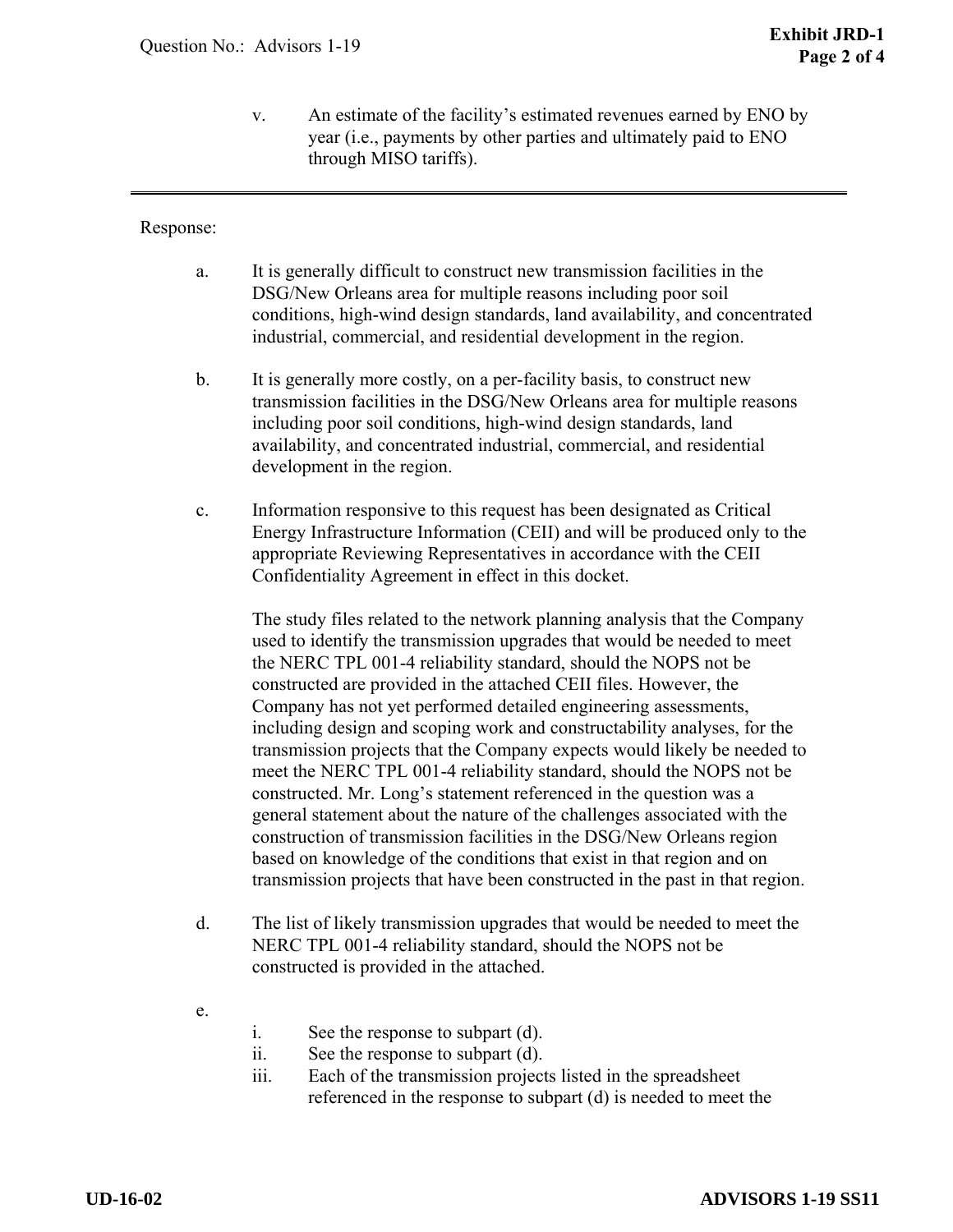NERC TPL 001-4 reliability standard, should the NOPS not be constructed.

- iv. See the response to subpart (c); the requested calculations have not been performed.
- v. See the response to subpart (c); the requested calculations have not been performed.